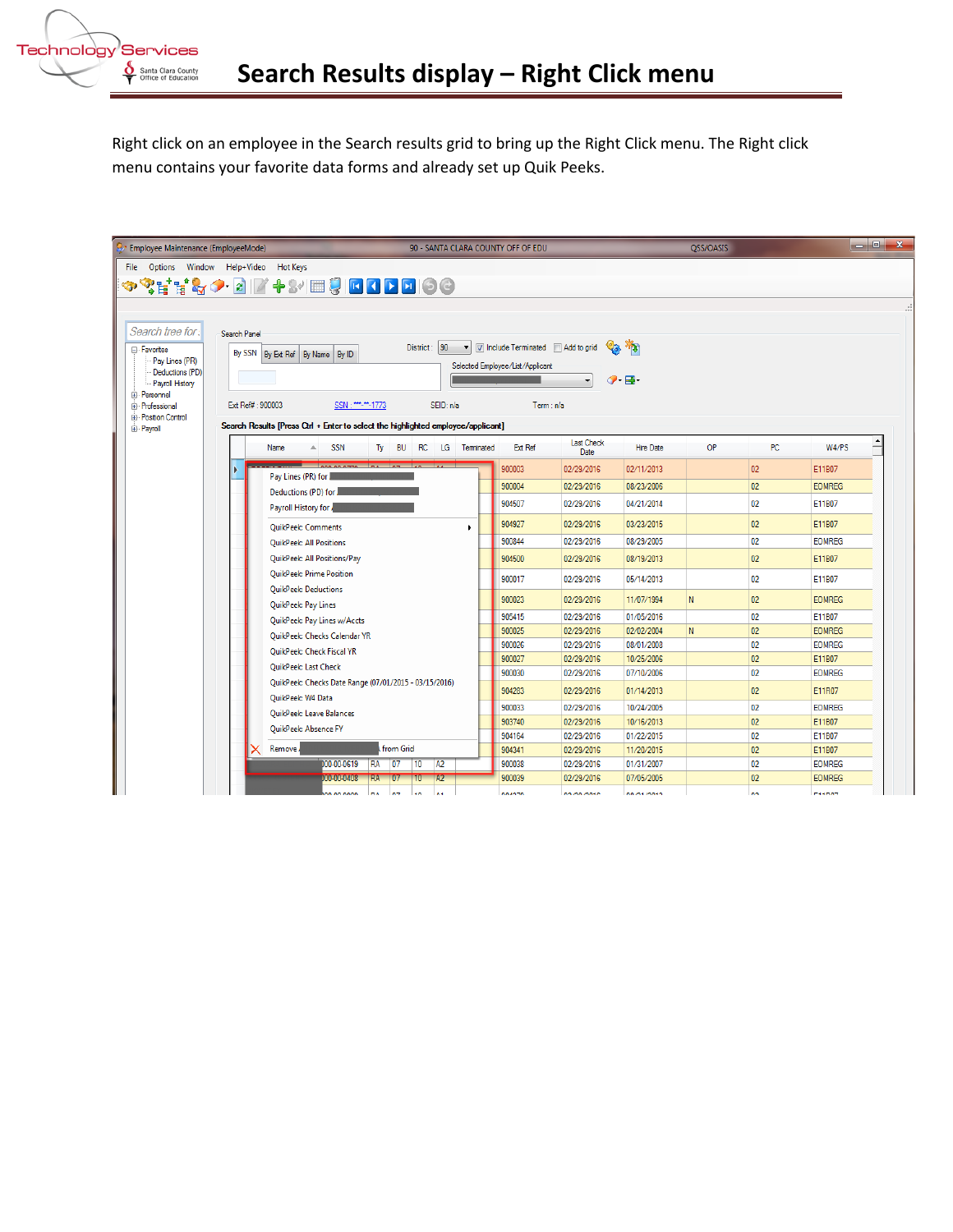

Your Favorites tree menu determines your Right click content.

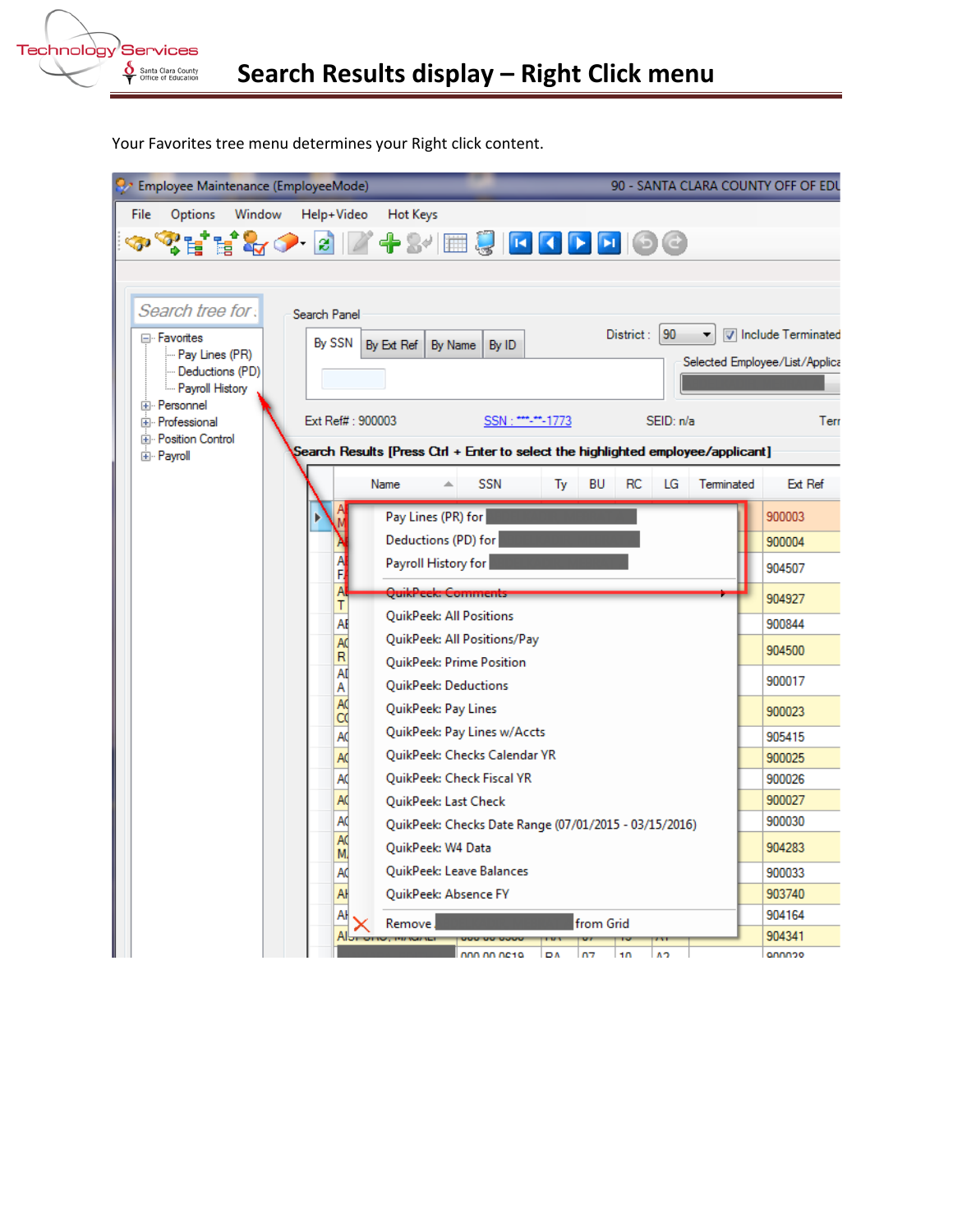

To add to your Favorites, right-click on the data form and choose "Add to Favorites".

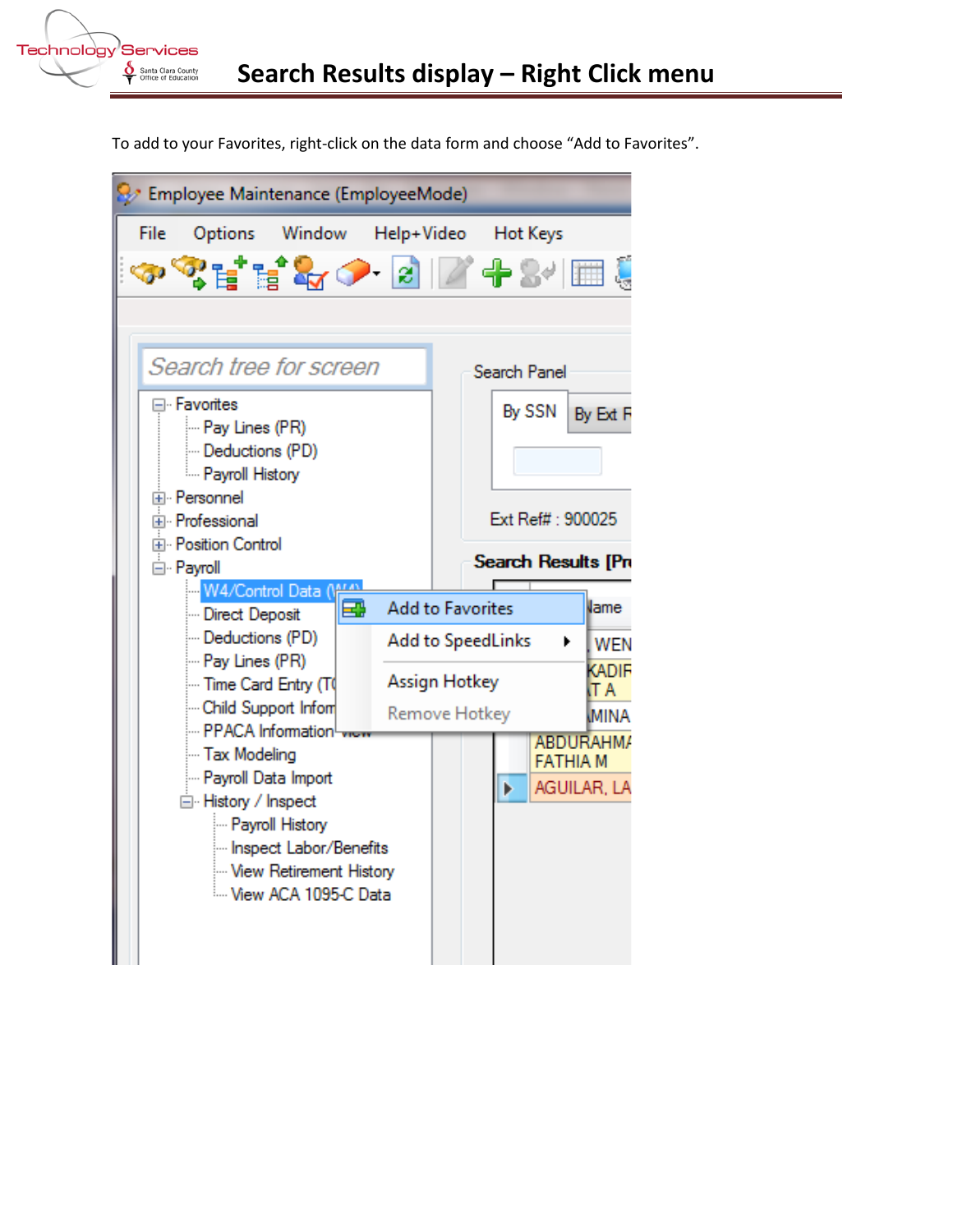

The new favorite item will now be available on your Right Click content menu.

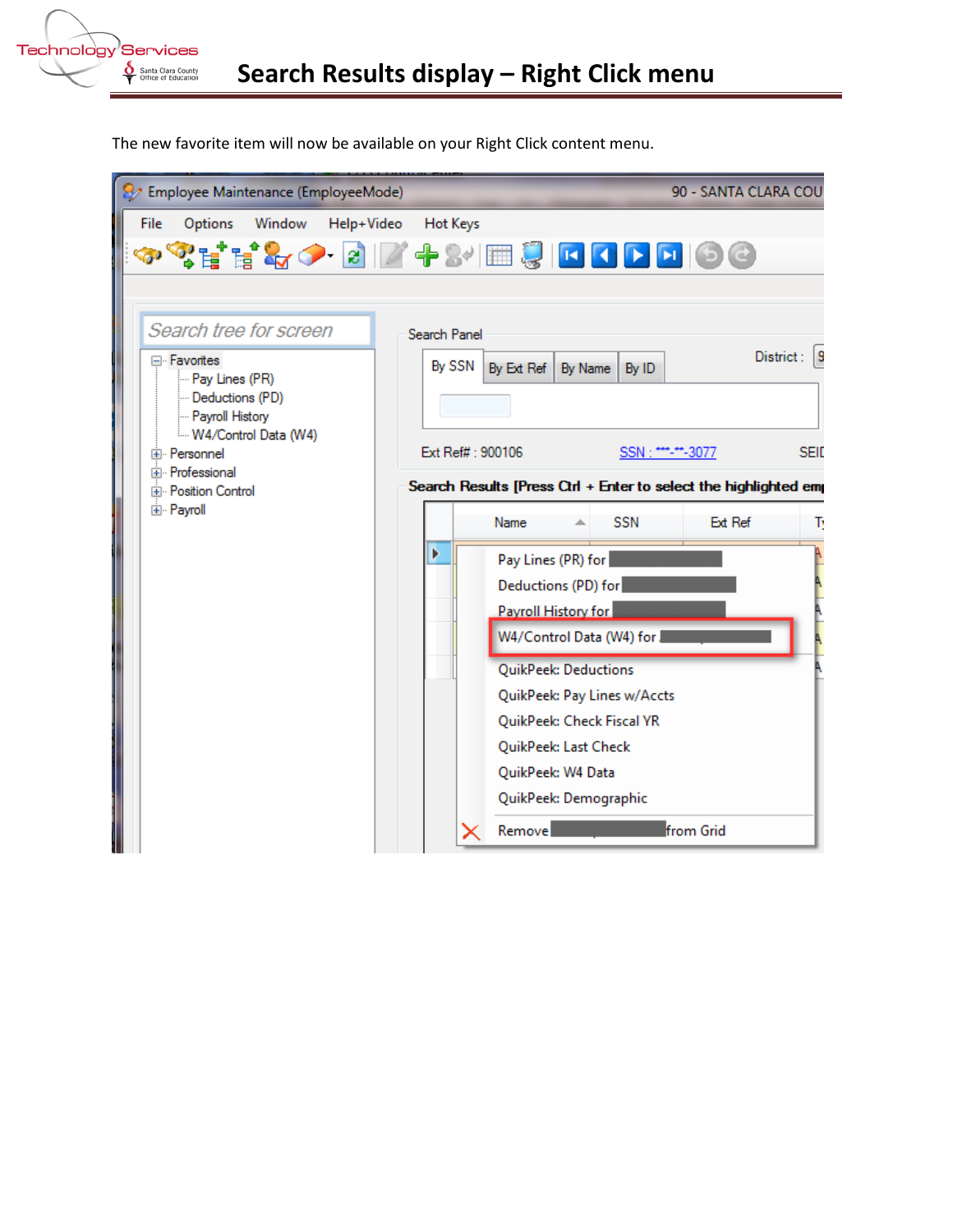

| & W4/Control                                 |                                                      |                                              |               |            |                                |                | 90 - SANTA CLARA COUNTY OFF OF EDU |                 | $\Box$<br>OSS/OASIS      |                                                                                               |                               |                      |                            |                           |      |
|----------------------------------------------|------------------------------------------------------|----------------------------------------------|---------------|------------|--------------------------------|----------------|------------------------------------|-----------------|--------------------------|-----------------------------------------------------------------------------------------------|-------------------------------|----------------------|----------------------------|---------------------------|------|
| File                                         | <b>Options</b>                                       | Navigation                                   | Window        |            |                                |                |                                    |                 |                          |                                                                                               |                               |                      |                            |                           |      |
|                                              |                                                      |                                              |               |            | <b>EXECUTE</b>                 |                |                                    |                 |                          | Switch to: • Comments • All Positions • All Positions/Pay • Prime Position • Deductions • Pay |                               |                      |                            |                           |      |
|                                              |                                                      |                                              |               |            | ***-**-3077 SEID 8409279448    | <b>PR TE</b>   |                                    |                 |                          |                                                                                               |                               |                      |                            |                           | Cha  |
|                                              |                                                      |                                              |               |            |                                |                |                                    |                 |                          |                                                                                               |                               |                      | Show SSN 3 8976-09/23/2015 |                           |      |
| W-4 Information<br>EXEMPT                    |                                                      |                                              |               |            |                                |                |                                    |                 |                          |                                                                                               |                               |                      |                            |                           |      |
|                                              |                                                      | <b>Status</b>                                | Exemptions    |            | Tax-CC                         |                | Y A N                              |                 | Special Tax Rules        | Additional                                                                                    | Hold/Ignore                   |                      |                            | <b>Deduction Schedule</b> |      |
|                                              | Federal:                                             | S                                            | 00            | 00         | $00 - 7$                       | $\circledcirc$ | $\circ$ $\circ$                    |                 | 0.00                     | 0.00                                                                                          |                               | $\blacktriangledown$ |                            |                           |      |
|                                              | State:                                               | S                                            | 00            | 00         | 05<br>$\overline{\phantom{a}}$ | $\odot$        | $\odot$                            | $\circ$         | 0.00                     | 0.00                                                                                          |                               | $\blacktriangledown$ |                            |                           |      |
|                                              | County:                                              |                                              |               |            |                                | $\odot$        | 00                                 |                 |                          |                                                                                               |                               | $\bar{\rm w}$        |                            |                           |      |
|                                              | City:<br>000                                         |                                              |               |            |                                |                |                                    |                 |                          | $\bar{\psi}$                                                                                  |                               |                      |                            |                           |      |
|                                              |                                                      |                                              |               |            |                                |                |                                    |                 |                          |                                                                                               |                               |                      |                            |                           |      |
|                                              | Local:                                               |                                              |               |            |                                |                | 000                                |                 |                          |                                                                                               |                               | $\overline{\psi}$    |                            |                           |      |
| Control Information                          |                                                      |                                              |               |            |                                |                |                                    |                 |                          |                                                                                               |                               |                      |                            |                           |      |
|                                              |                                                      | Check sort: 5000 - HEAD START ADMINISTRATION |               |            |                                |                |                                    | Alt check sort: | 5331 - LAIRON            |                                                                                               |                               | ۰                    |                            |                           |      |
| 01 - CERTIFICATED SALARIED<br>Pav code:<br>۰ |                                                      |                                              |               |            | Primary RS:                    |                | 01 - STRS CERTIFICATED RETIREMENT  |                 | $\overline{\phantom{a}}$ | Unit: 000                                                                                     |                               |                      |                            |                           |      |
| Ret code: 57-3-1                             |                                                      |                                              |               |            |                                | Secondary RS:  | 00 - NO CODE                       |                 |                          | $\blacktriangledown$                                                                          | Unit: 000                     |                      |                            |                           |      |
|                                              | Pay schedule: E10B06 - EOM 10MOS OFF-JUN, JUL DS-REG |                                              |               |            |                                |                | Statutory ded:                     | <b>TMNS</b>     | - FIT SIT MEDI STRS      |                                                                                               | $\overline{\phantom{a}}$      |                      |                            |                           |      |
|                                              | DPO:                                                 | $\blacktriangledown$                         |               |            | $SUI:$  1 - Regular funding    |                |                                    | EIC:            | $\blacksquare$           | Sub:<br>$0 - Not sub$                                                                         |                               |                      | Def Pay Bal:               |                           | 0.00 |
| Control group:   HS                          |                                                      | - HEAD START                                 |               |            |                                |                |                                    |                 | <b>ACA Class</b>         |                                                                                               | 0000                          |                      |                            |                           |      |
| Ret rate:                                    |                                                      | 0.000000                                     |               | Member ID: |                                |                |                                    |                 |                          | Current:<br>Previous:                                                                         | 0000                          |                      |                            |                           |      |
|                                              | User def $(1)$ : $DD=Y$                              | (2)                                          | <b>DENTAL</b> | (3)        |                                | (4)            |                                    | (5)             |                          | Model:                                                                                        | 0000                          |                      |                            |                           |      |
| Pending ret:                                 |                                                      |                                              |               |            |                                |                |                                    | SMF status/date |                          |                                                                                               | 01 - STRS MEMBER - 08/11/2014 |                      |                            |                           |      |

Clicking on the W4 favorite menu item will bring up the W4 data screen for the selected employee.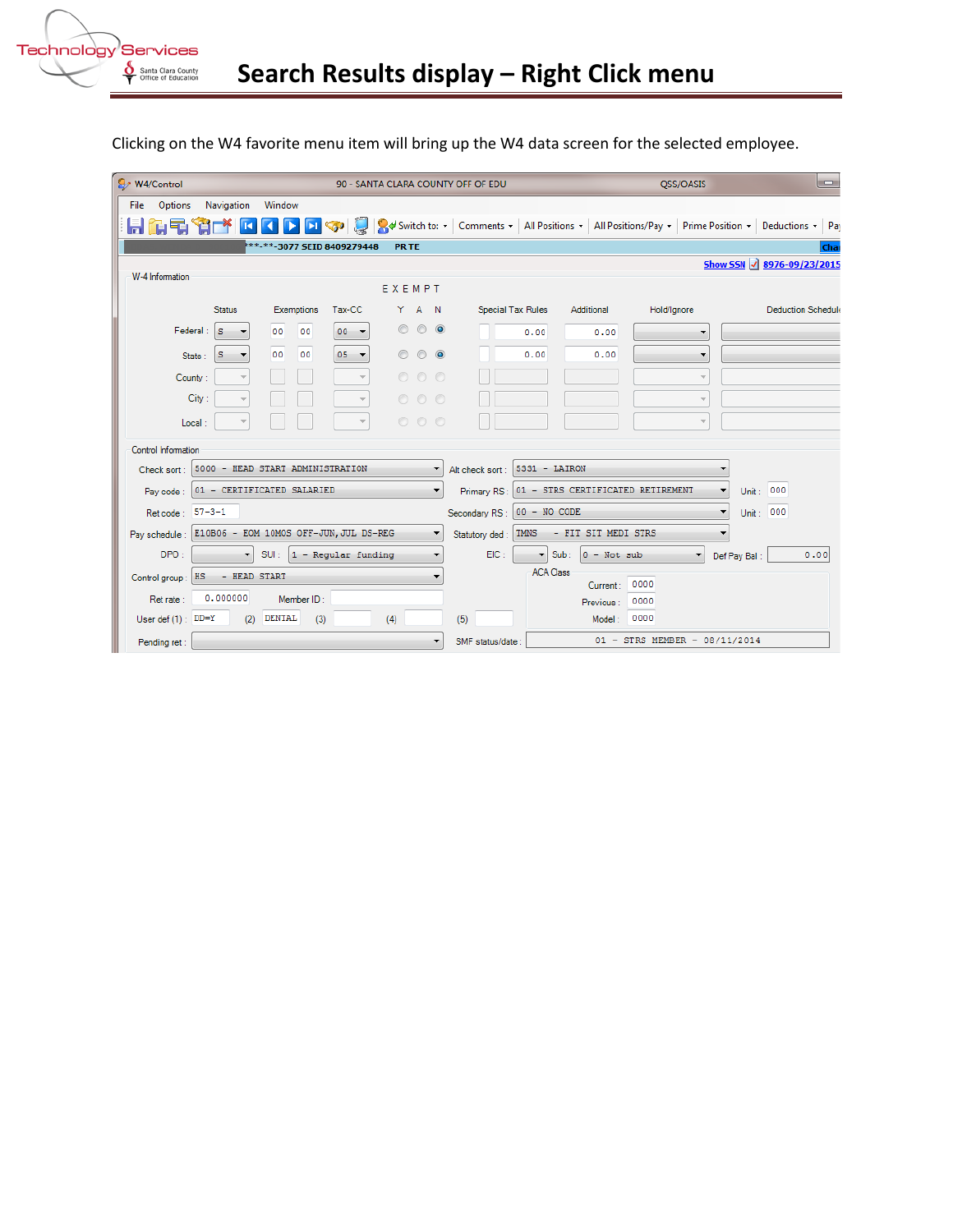

Any Quik Peeks that have been set up will be displayed on the bottom portion of the Right Click menu.

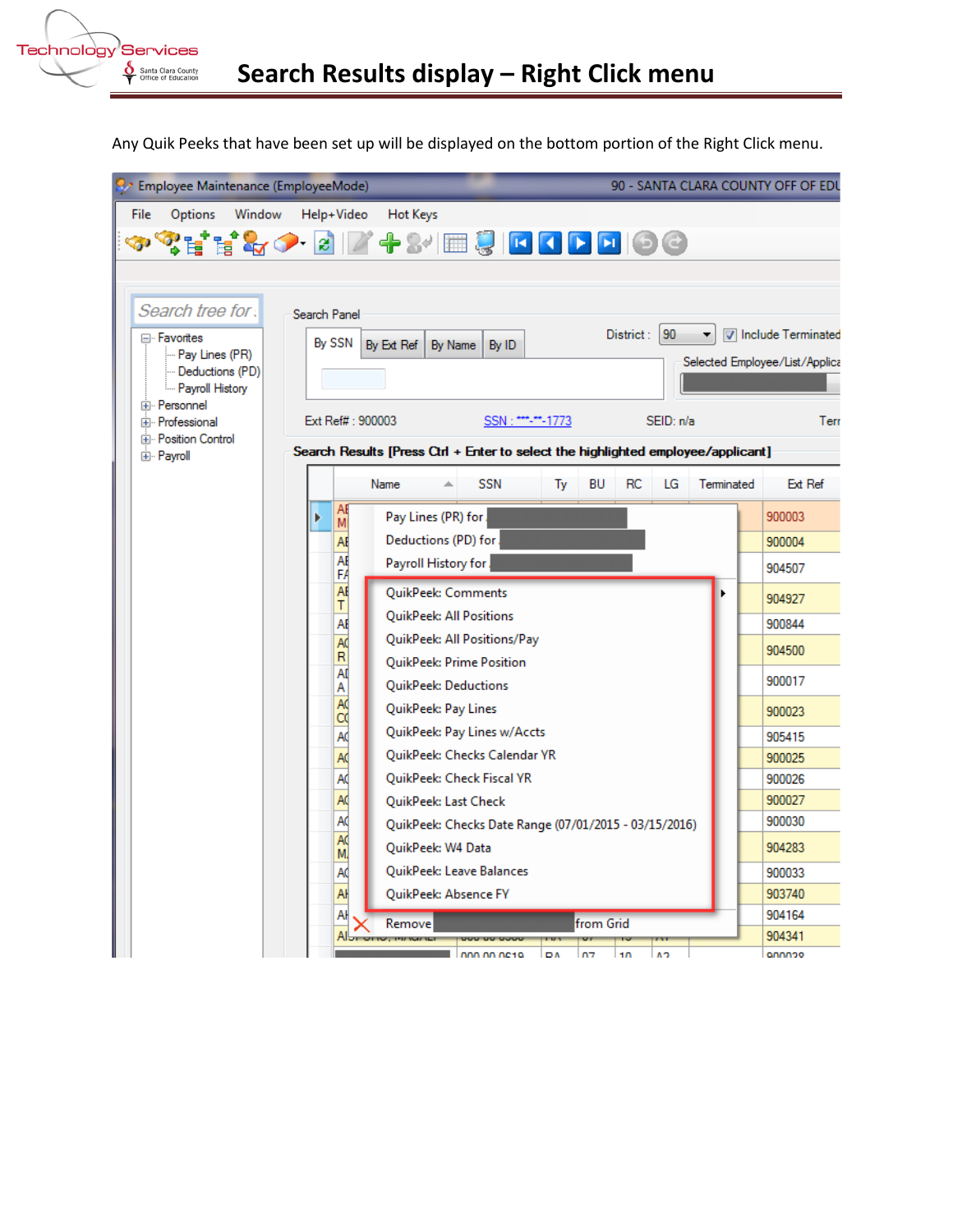

To set up Quik Peeks, go to File/Settings/QuikPeek on the Employee Maintenance screen.

|  |                                                       |                                           |        | Employee Maintenance (EmployeeMode)                    |                 |                     |                             |                                                                                                                                                    |                       |                                |                              | 90 - SANTA CLARA COUNTY OFF OF EDU                       |                           |    |                 |  |  |
|--|-------------------------------------------------------|-------------------------------------------|--------|--------------------------------------------------------|-----------------|---------------------|-----------------------------|----------------------------------------------------------------------------------------------------------------------------------------------------|-----------------------|--------------------------------|------------------------------|----------------------------------------------------------|---------------------------|----|-----------------|--|--|
|  | File                                                  | Options                                   | Window | Help+Video                                             | <b>Hot Keys</b> |                     |                             |                                                                                                                                                    |                       |                                |                              |                                                          |                           |    |                 |  |  |
|  | E                                                     | <b>Show Status</b>                        |        |                                                        |                 | $Ctrl + F12$        |                             | $\left\vert \left\vert \mathbf{G}\right\vert \mathbf{F}\right\vert$ $\left\vert \mathbf{F}\right\vert \left\vert \mathbf{G}\right\vert \mathbf{G}$ |                       |                                |                              |                                                          |                           |    |                 |  |  |
|  |                                                       |                                           |        | View recently added employees/applicants [Empty] Alt+V |                 |                     |                             |                                                                                                                                                    |                       |                                |                              |                                                          |                           |    |                 |  |  |
|  |                                                       | Mode                                      |        |                                                        |                 | ١                   |                             |                                                                                                                                                    |                       |                                |                              |                                                          |                           |    |                 |  |  |
|  |                                                       | Settings                                  |        |                                                        |                 | ×.                  |                             | Load                                                                                                                                               |                       |                                |                              |                                                          |                           |    |                 |  |  |
|  |                                                       | <b>Reload All Master Files</b>            | Save   |                                                        |                 |                     |                             |                                                                                                                                                    |                       |                                |                              |                                                          |                           |    |                 |  |  |
|  |                                                       | <b>Reload Selected Master Files</b>       |        |                                                        |                 |                     |                             | Save As                                                                                                                                            |                       |                                |                              |                                                          |                           |    |                 |  |  |
|  |                                                       | <b>Enable Auto Reload of Master Files</b> |        |                                                        |                 |                     |                             | Delete                                                                                                                                             |                       | ٠                              |                              |                                                          |                           |    |                 |  |  |
|  | 6D.                                                   | Clear Settings on Exit                    |        |                                                        |                 |                     |                             | Employee/Applicant                                                                                                                                 |                       |                                |                              |                                                          |                           |    |                 |  |  |
|  |                                                       | Exit                                      |        |                                                        |                 | F12                 |                             | <b>Employee Search</b>                                                                                                                             |                       |                                |                              |                                                          |                           | ٠  |                 |  |  |
|  | Search Results [Press Ctrl + Enter to se<br>由 Payroll |                                           |        |                                                        |                 |                     | Get Employee Default        |                                                                                                                                                    |                       |                                |                              |                                                          |                           |    |                 |  |  |
|  |                                                       |                                           |        |                                                        | Name            | <b>SSN</b>          |                             | Default Masterfile Sort                                                                                                                            |                       |                                |                              |                                                          |                           | ٠  | Hire            |  |  |
|  |                                                       |                                           |        |                                                        |                 |                     |                             | PYHDATE Range                                                                                                                                      |                       |                                |                              |                                                          |                           |    |                 |  |  |
|  |                                                       |                                           |        | Þ                                                      |                 | -00-0773            |                             | QuikPeek                                                                                                                                           |                       |                                |                              |                                                          | $Ctrl + Q$                |    | 02/11/          |  |  |
|  |                                                       |                                           |        |                                                        |                 | -00-0342            |                             | <b>Previously Viewed List</b>                                                                                                                      |                       |                                |                              |                                                          |                           |    | 08/23/          |  |  |
|  |                                                       |                                           |        |                                                        |                 | -00-0550            |                             | <b>Color Mode</b>                                                                                                                                  |                       |                                |                              |                                                          |                           | ь  | 04/21/          |  |  |
|  |                                                       |                                           |        |                                                        |                 | $-00 - 0432$        |                             |                                                                                                                                                    |                       |                                | Auto-activate on Mouse hover |                                                          |                           |    | 03/23/          |  |  |
|  |                                                       |                                           |        |                                                        |                 | -00-0736            |                             | Auto-highlight required fields                                                                                                                     |                       |                                |                              |                                                          |                           |    | 08/29/          |  |  |
|  | -00-0971                                              |                                           |        |                                                        |                 |                     |                             | <b>Auto Action Log</b>                                                                                                                             |                       |                                |                              |                                                          |                           |    | 08/19/          |  |  |
|  |                                                       |                                           |        |                                                        |                 | -00-0356            |                             |                                                                                                                                                    |                       |                                |                              | Put cursor in search panel when this screen is activated |                           |    | 05/14/          |  |  |
|  | -00-0685                                              |                                           |        |                                                        |                 |                     |                             | Show info icons when highlighting required fields on dataforms                                                                                     |                       |                                |                              |                                                          |                           |    |                 |  |  |
|  |                                                       |                                           |        |                                                        |                 |                     |                             | Default Program Mode<br><b>Printer Selection for Print Screen</b>                                                                                  |                       |                                |                              |                                                          |                           |    | 11/07/          |  |  |
|  | -00-0022                                              |                                           |        |                                                        |                 |                     |                             |                                                                                                                                                    |                       |                                |                              |                                                          |                           | Þ. | 01/05/          |  |  |
|  |                                                       |                                           |        |                                                        |                 | -00-0495<br>DD DD1F | <b>RA</b><br>D <sub>A</sub> | 05<br><b>n</b> <sub>7</sub>                                                                                                                        | 10<br>$\overline{10}$ | C <sub>2</sub><br>$\mathbf{A}$ |                              | 900025<br>onnoce                                         | 02/29/2016<br>no mo morre |    | 02/02/<br>0.004 |  |  |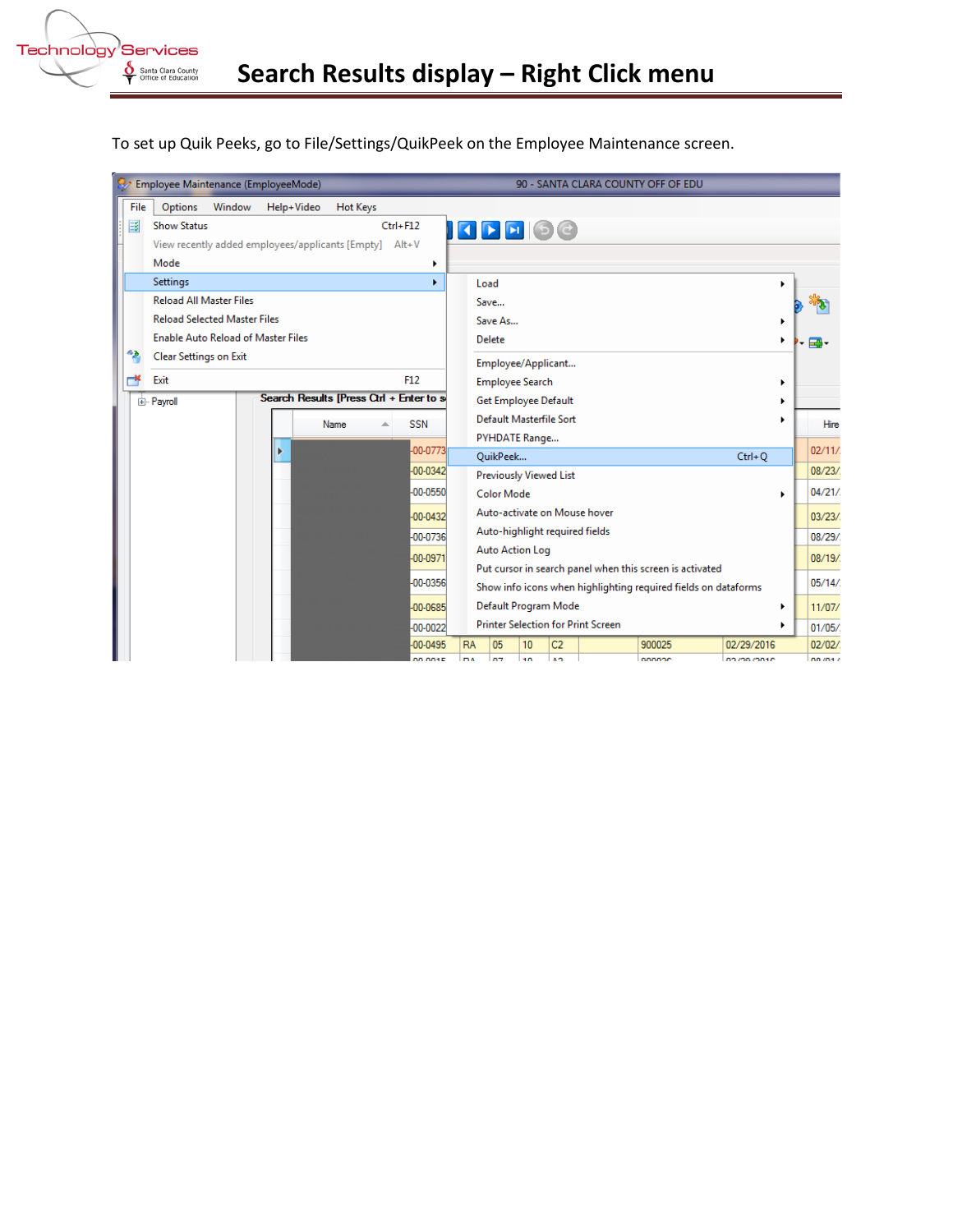

In the Available DataForms selection area, highlight "Right-click content menu", then put a check mark on the QuikPeeks you would like available under that menu. Click on OK to save your selection.